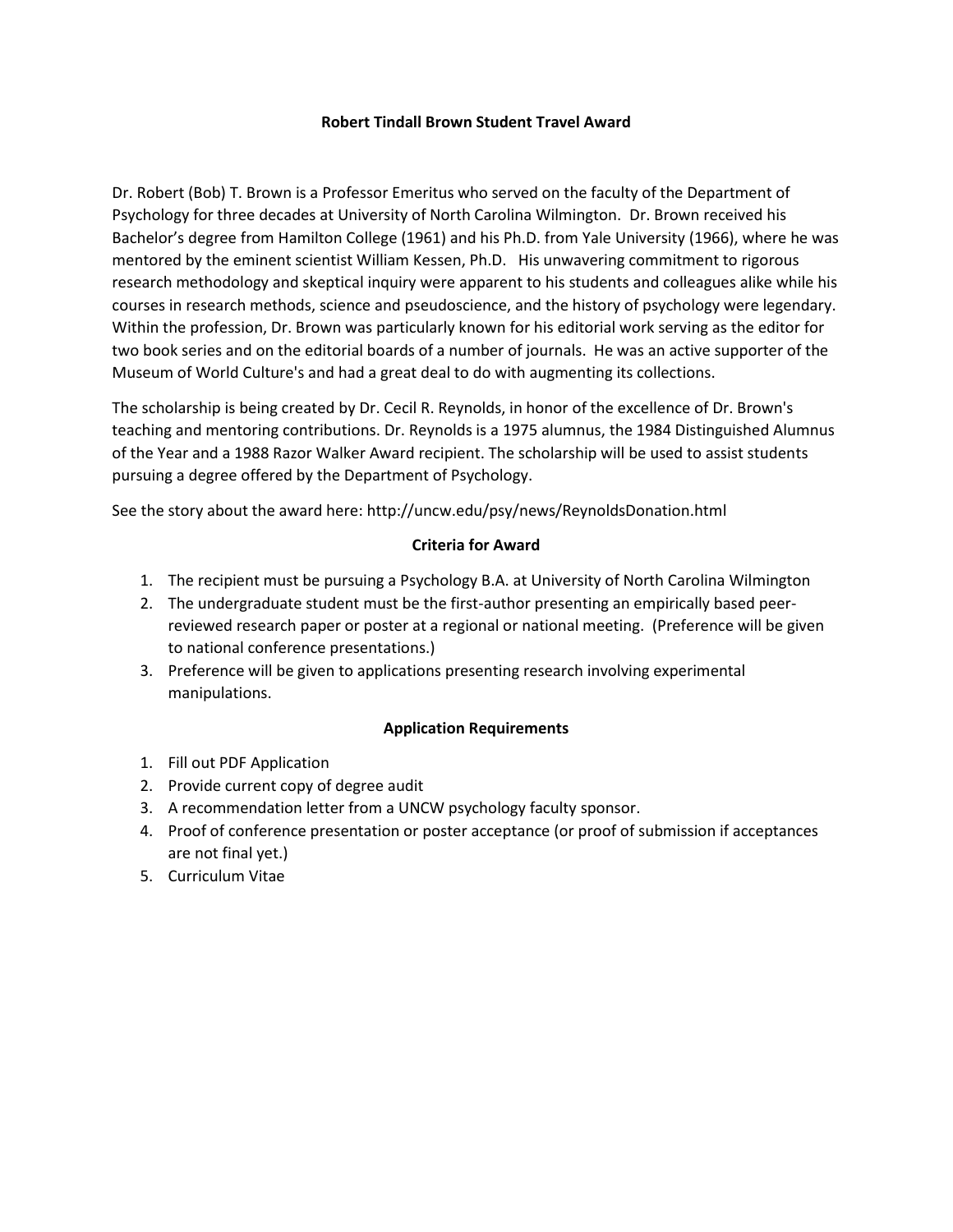# **Robert Tindall Brown Student Travel Award Application**

- 1. Student Name
- 2. Phone Number
- 3. Email Address
- 4. Mailing Address
- 5. Graduation Date
- 6. Overall GPA
- 7. Psychology GPA

### **Application Questions**

**1.** List all semesters have you been involved in research. Indicate whether they were DIS, honors, volunteer, or seminar credits.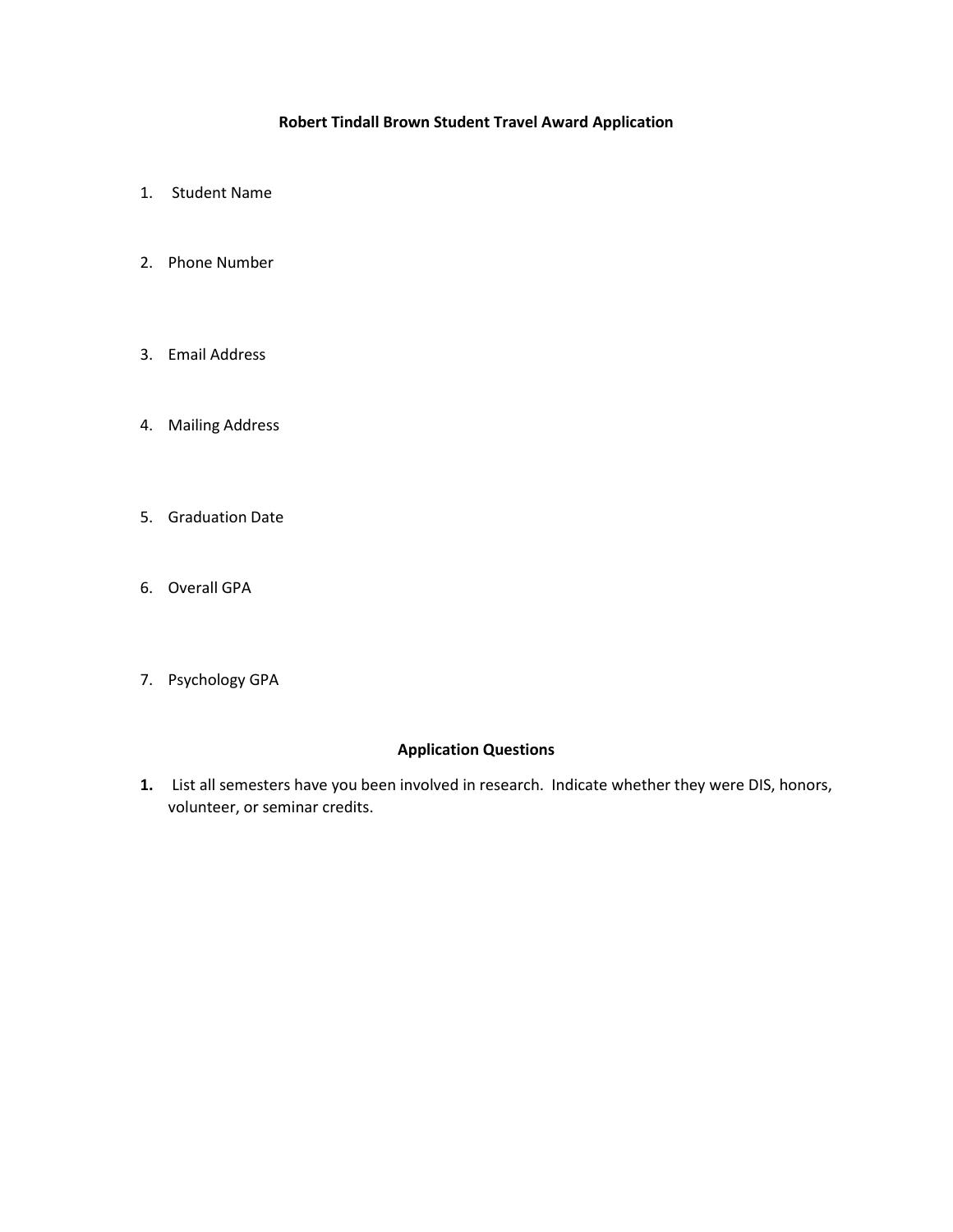- **2.** Provide the name(s) of your faculty research advisor. Be sure to ask for a sealed letter of recommendation from this advisor.
- **3.** Describe any awards you have received for this research.

**4.** Describe your roles and responsibilities in the research.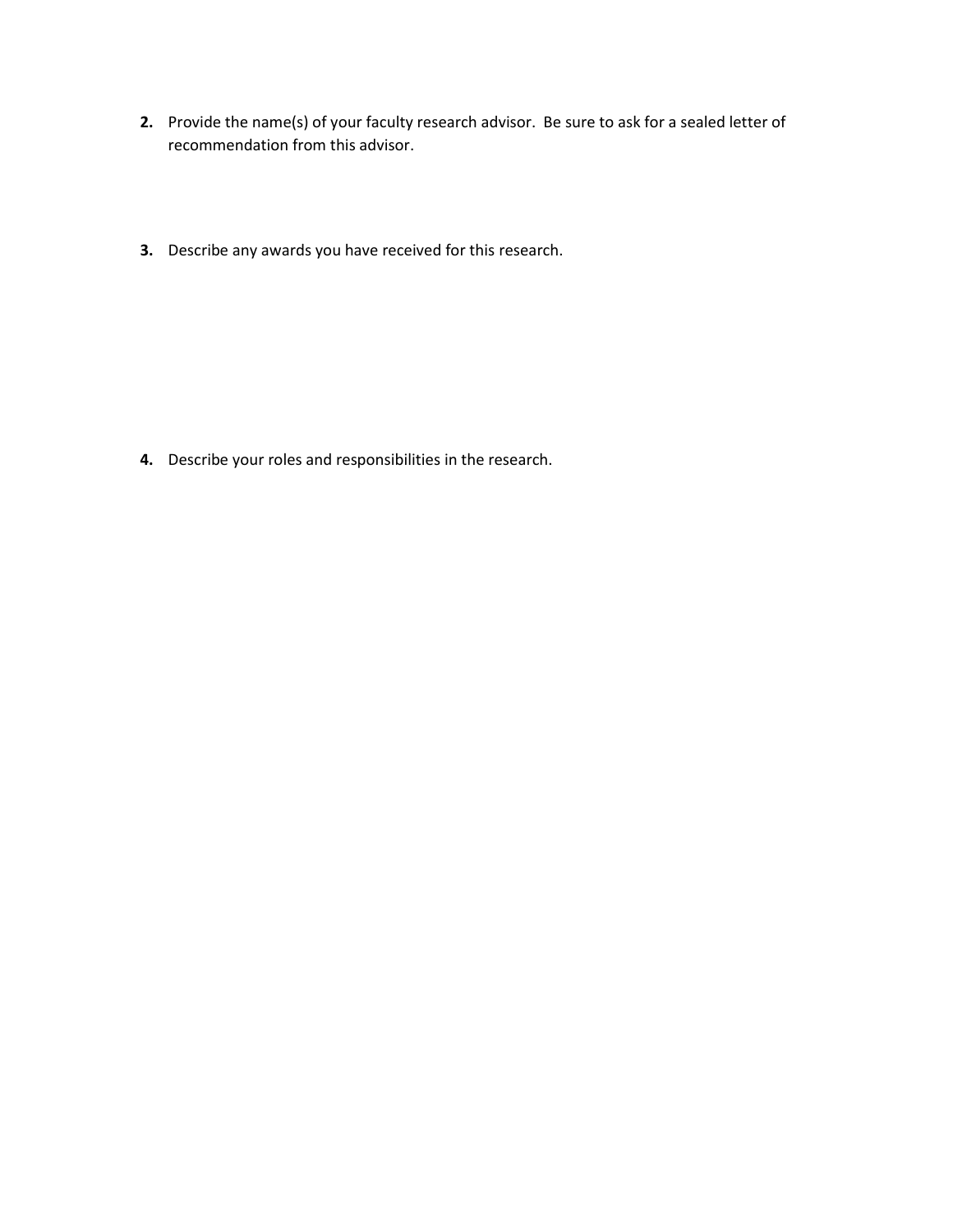### **Describe how you plan to present this research at the regional, national or international level**

- **5.** Which conference will you be attending? Include name, dates & location
- **6.** Has a presentation proposal been accepted for that conference? If not, provide anticipated notification date for acceptance.
- **7.** Are you the first author?
- **8.** Are you the presenting author?
- **9.** Will the presentation be a poster or a talk?
- **10.** What are your career goals/plans upon graduation?